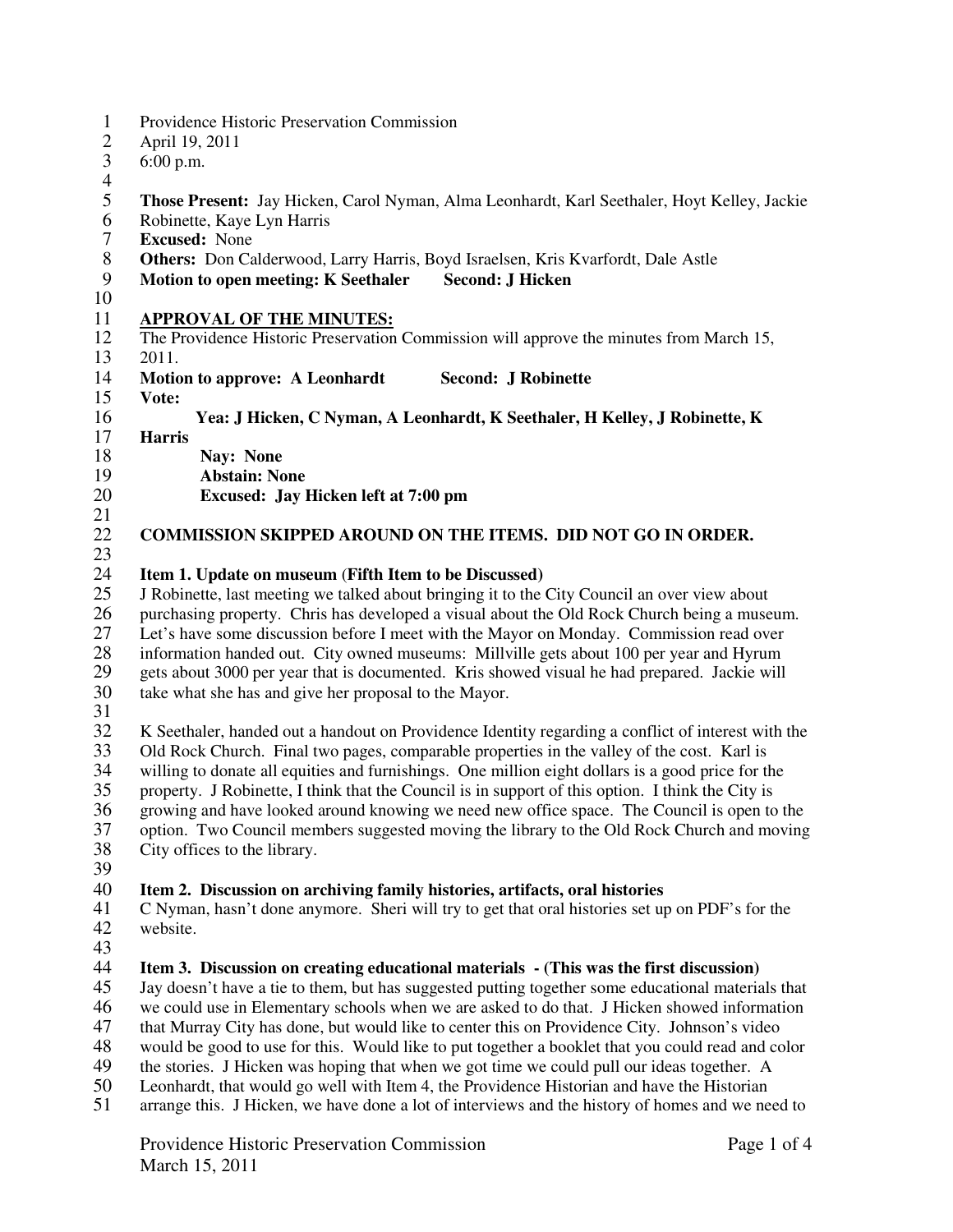1 get this out to people and start using it. Put the idea of history across to the young people. This could work for Scouts and youth groups, etc. Jardine said the tape was not of the quarry. Not 2 could work for Scouts and youth groups, etc. Jardine said the tape was not of the quarry. Not 3 sure if we have one now, but J Hicken will keep looking. C Nyman thinks she has the video of Murray City and will look for it. Talked about getting the super 8 video put onto a disk. C 4 Murray City and will look for it. Talked about getting the super 8 video put onto a disk. C<br>5 Nyman, talk to people that have been there and worked there. H Kelley will look through h 5 Nyman, talk to people that have been there and worked there. H Kelley will look through his 6 stuff. C Nyman, where do we get the pictures that you had in the History Book? J Hicken, we copied them out of the first book. Not sure who has the originals. We need to talk to Debbie. J 7 copied them out of the first book. Not sure who has the originals. We need to talk to Debbie, Joe<br>8 Campbell's wife to see what pictures Joe had. J Hicken, maybe we could give each of us an 8 Campbell's wife to see what pictures Joe had. J Hicken, maybe we could give each of us an assignment to talk to people and start digging. C Nyman, Carolyn Davidson does great pictu assignment to talk to people and start digging. C Nyman, Carolyn Davidson does great picture 10 drawings and could do some for a coloring book. She might even have some pictures from the 11 quarry. J Hicken, recent pictures would be good. J Hicken go talk to Larry Jardine to see what 12 they have and what is truly in the video? J Hicken, is it time to turn in CLG funding? K 13 Seethaler, no, not until next February. It is every other year. J Robinette, in the CLG grant we<br>14 are slated for the education funding. Is that ours or the Cities? K Seethaler. Sheri could you as 14 are slated for the education funding. Is that ours or the Cities? K Seethaler, Sheri could you ask<br>15 Brenda on clarification on the \$1600. Is that gone or do we still have that? K Seethaler, would it Brenda on clarification on the \$1600. Is that gone or do we still have that? K Seethaler, would it 16 be ok to ask you to bring a proposal to the next meeting of an outline of what we need to do? Jay 17 said yes, he could do that. C Nyman, I will talk to Harvey Moore. H Kelley, USU would be 18 good to look at for more information. C Nyman, I will go talk with Bob Parsons at USU on 19 information on Providence. J Hicken, just assess what is available. See if they have anything on 20 the quarry. C Nyman will check on that within the next week. Can we get you, H Kelley, to check your photographs? Yes, said Hoyt. K Harris will talk with her Dad. 21 check your photographs? Yes, said Hoyt. K Harris will talk with her Dad.

 $\frac{22}{23}$ 

23 J Robinette recognized Don Calderwood and Larry Harris. We will be having a horseshoe rings for the Celebration. Smaller ones can be made into necklaces. Don and Larry gave the rings to J 24 for the Celebration. Smaller ones can be made into necklaces. Don and Larry gave the rings to J<br>25 Robinette to give out at the Celebration. We have a booth set aside already for us to use. They Robinette to give out at the Celebration. We have a booth set aside already for us to use. They 26 have already made about 300. Thank you for doing that. J Robinette would love to have a one<br>27 page drawing of something historic for the kids to color at the Celebration. J Robinette and C 27 page drawing of something historic for the kids to color at the Celebration. J Robinette and C<br>28 Nyman will look at a picture to color and print about 300. It will be a good thing to get our factor 28 Nyman will look at a picture to color and print about 300. It will be a good thing to get our face<br>29 out there and introducing the Historic Preservation Commission. Dale Astle, you might want to 29 out there and introducing the Historic Preservation Commission. Dale Astle, you might want to<br>30 check out the Nauvoo website for a picture. H Kelley, maybe do a picture drawing contest and 30 check out the Nauvoo website for a picture. H Kelley, maybe do a picture drawing contest and give out a fun prize at the Celebration. give out a fun prize at the Celebration.

32<br>33

33 **Item 4. Discussion on establishing of a Providence Historian (Third Item to be Discussed)**  34 K Seethaler handed out some handouts. D Astle, explained how it has to be handled. H Kelley, I<br>35 think it would be good to have it as an appointed position since there is no salary involved. C 35 think it would be good to have it as an appointed position since there is no salary involved. C 36 Nyman, is interested in this position and Karl is offering space at the Old Rock Church for free.<br>37 C Nyman, handed out information that she thinks the position should be. D Astle, you should go 37 C Nyman, handed out information that she thinks the position should be. D Astle, you should get the Council involved at this point. It would have to be created by an ordinance. D Astle 38 the Council involved at this point. It would have to be created by an ordinance. D Astle 39 explained some things to think about ordinances. H Kelley, first we are going to send this to 40 Council for approval and then let them know who you suggest to appoint. D Astle, I would get 41 with the Mayor and tell him what you would like to do and he can get it on the agenda for the 42 Council meeting. Once that is established we could look at appointment. Think about terms. 42 Council meeting. Once that is established we could look at appointment. Think about terms. It 43 needs to be long enough for them to make a difference but not a lifetime appointment. K Harris,<br>44 need to remove Carol's name in the last two paragraphs until it is appointed. J Robinette, we also 44 need to remove Carol's name in the last two paragraphs until it is appointed. J Robinette, we also<br>45 need to take out the funding and place paragraphs. Take out the last four and put in definition. H 45 need to take out the funding and place paragraphs. Take out the last four and put in definition. H<br>46 Kellev, first we are going to send this to Council for approval and then let them know who you 46 Kelley, first we are going to send this to Council for approval and then let them know who you<br>47 suggest to appoint. suggest to appoint.

48

### 49 **Motion that a resolution is sent to the Council on this that includes the definition and other**

- 50 **amendments by K Harris. Second: H Kelley**
- 51 **Yea: C Nyman, A Leonhardt, K Seethaler, H Kelley, J Robinette, K Harris**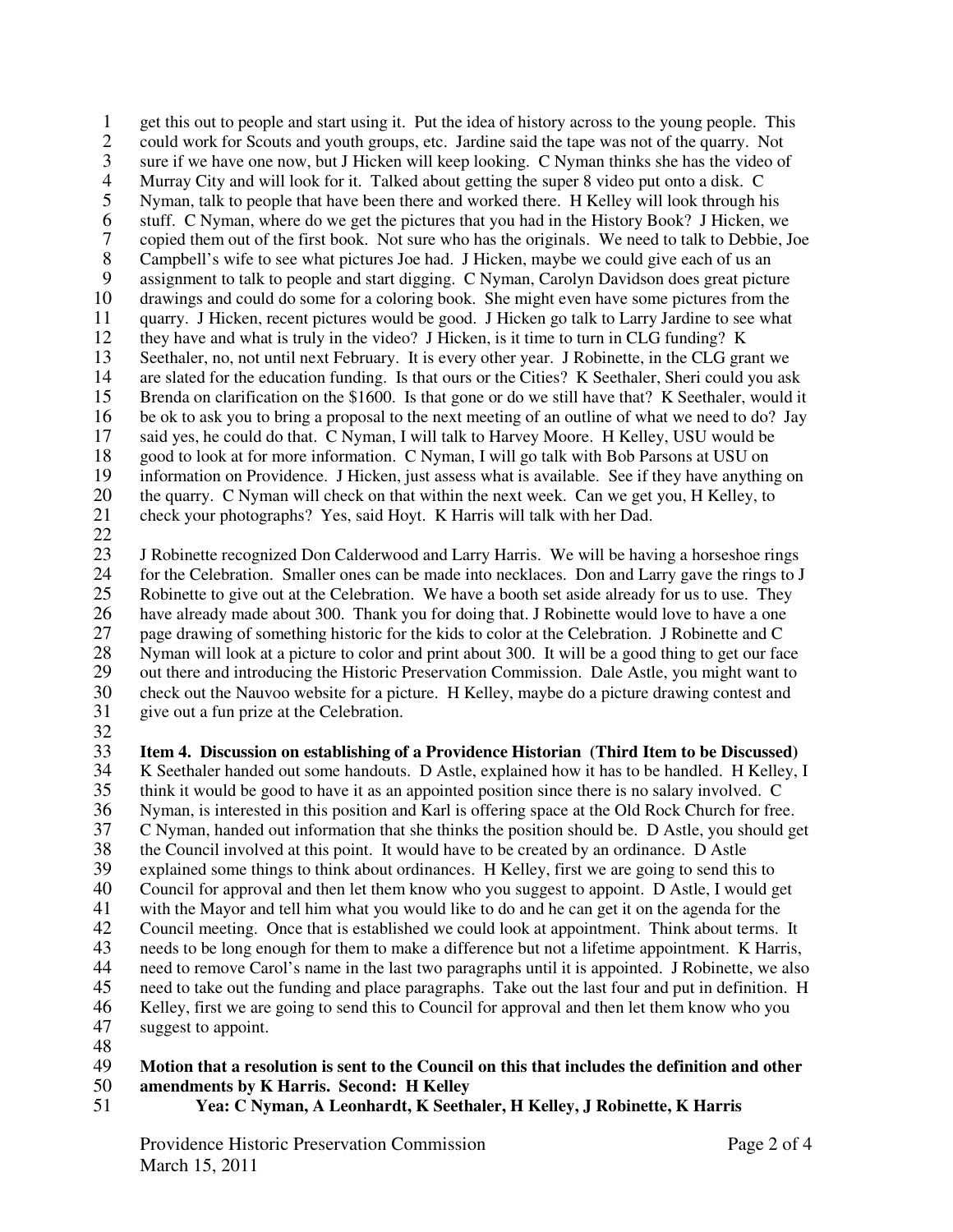1 **Nay: None**  2 **Abstain: None**  3 **Excused: Jay Hicken left at 7:00 pm** 

 $\frac{4}{5}$ 

# 5 **Item 5. Discussion on ceremony and activities to replace plaque at Old Rock Church April**

 $20^{\text{th}}$  (Fourth Item to be Discussed)<br> **2** K Seethaler, Explaining information has 7 K Seethaler, Explaining information handed out. Held event two years ago and now having<br>8 another this year. Jacob Fuhriman that was Bishop of the First Ward 50 years ago will be do 8 another this year. Jacob Fuhriman that was Bishop of the First Ward 50 years ago will be doing<br>9 the dedication. There are four monuments at the Old Rock Church. Ouilt show all day and 9 the dedication. There are four monuments at the Old Rock Church. Quilt show all day and 10 program will begin at 6pm with light refreshments. 7:00 p.m. we will dedicate the plaque. C

- 11 Nyman, if anyone still wants to show a quilt, please have them bring it by.
- 12

#### 13 **Item 6. Update on Pioneer Monument Committee working on cooperation with Historic**  14 **Preservation Commission – (Second Discussion)**

#### 15 **Motion to accept: K Harris, H Kelley, second**

16 K Seethaler, passed out a handout. The last page is a resolution that has been approved by the 17 Pioneer Monument Committee. We would like to suggest to accept, reject or to modify. H 18 Kelley, three entities are involved, Historic Preservation Commission, Pioneer Monument 19 Committee, and a money raising organization. Is the attorney going to have to look at this? D 20 Astle, don't think so because this is not a binding agreement, it is only a resolution. J Hicken, did<br>21 the name change to the Providence Pioneer Heritage, Inc.? K Seethaler and D Astle, yes. J 21 the name change to the Providence Pioneer Heritage, Inc.? K Seethaler and D Astle, yes. J<br>22 Hicken, the main purpose of this is for us to get the City Councils approval? K Seethaler, I 22 Hicken, the main purpose of this is for us to get the City Councils approval? K Seethaler, I think<br>23 Dale would be better to answer this. I believe it is just a letter of understanding between the 23 Dale would be better to answer this. I believe it is just a letter of understanding between the groups. D Astle, you are just a Commission. Pioneer Monument Committee is able to raise 24 groups. D Astle, you are just a Commission. Pioneer Monument Committee is able to raise<br>25 funds. If the Commission asked us to help with projects by soliciting funds we could go out 25 funds. If the Commission asked us to help with projects by soliciting funds we could go out and 26 do that. You as a Commission cannot do that without the City Councils approval. We don't want<br>27 to duplicate the efforts of what we want to do and the Commission wants to do. In order to make 27 to duplicate the efforts of what we want to do and the Commission wants to do. In order to make<br>28 our fundraising efforts successful, we need to be supporting Providence Community. Dale Astle, 28 our fundraising efforts successful, we need to be supporting Providence Community. Dale Astle,<br>29 we now want this to now be a fundraising group that works with the Commission. If not, the 29 we now want this to now be a fundraising group that works with the Commission. If not, the corporation will probably go away. H Kelley, the problem I have with this is that the 30 corporation will probably go away. H Kelley, the problem I have with this is that the 31 Commission has 50% of the vote and the Non-profit has 50% of the vote. D Astle, you 31 Commission has 50% of the vote and the Non-profit has 50% of the vote. D Astle, your right, it<br>32 does. J Hicken, what does this document do? D Astle. I just think it brings it to the table that we 32 does. J Hicken, what does this document do? D Astle, I just think it brings it to the table that we 33 are willing to work together. It's not binding. It's saying that the Historic Preservation is willing<br>34 to work with someone to help raise money for things they need. H Kelley, I don't want to 34 to work with someone to help raise money for things they need. H Kelley, I don't want to<br>35 ieopardize our opportunity to get grants by working with the non-profit. H Kelly, I think the 35 jeopardize our opportunity to get grants by working with the non-profit. H Kelly, I think this 36 should be turned over to the City attorney to look over. We have had problems in the past with<br>37 water right groups and I just don't know what will come out of this. J Hicken, I think you shoul 37 water right groups and I just don't know what will come out of this. J Hicken, I think you should<br>38 iust be able to go out and do what you want to do and if it helps us then great. D Astle, we can just be able to go out and do what you want to do and if it helps us then great. D Astle, we can 39 only do what the IRS dictates to us. You can only raise funds if the City allows you to. H 40 Kelley, I don't think we have the right to even raise funds. J Hicken, your right, I don't think we 41 can. J Hicken, if this doesn't tell us we can't do something without your permission then ....D<br>42 Astle, this gives you an additional feature to allow you to funds you can't raise. J Hicken, may Astle, this gives you an additional feature to allow you to funds you can't raise. J Hicken, maybe 43 we should have the Council talk about this. D Aslte, we won't raise funds for you unless we like<br>44 the project. J Hicken, so what does this document do for us? K Seethaler, just puts us on the 44 the project. J Hicken, so what does this document do for us? K Seethaler, just puts us on the same page. K Harris, the second to the last paragraph needs to be taken out. D Astle, we war 45 same page. K Harris, the second to the last paragraph needs to be taken out. D Astle, we want 46 something to clarify that we have a working relationship. K Seethaler, if we wanted to build a 46 something to clarify that we have a working relationship. K Seethaler, if we wanted to build a<br>47 museum and we needed \$100,000 they could help us. J Hicken, it's my understanding we wou 47 museum and we needed \$100,000 they could help us. J Hicken, it's my understanding we would<br>48 do this anyway. D Astle, we just want something to clarify that we have something in writing 48 do this anyway. D Astle, we just want something to clarify that we have something in writing 49 that we will work together. H Kelley, looks like you want to be recognized by the City. D Astle, 50 we don't need to be recognized by the City, we can do what we want within IRS guidelines